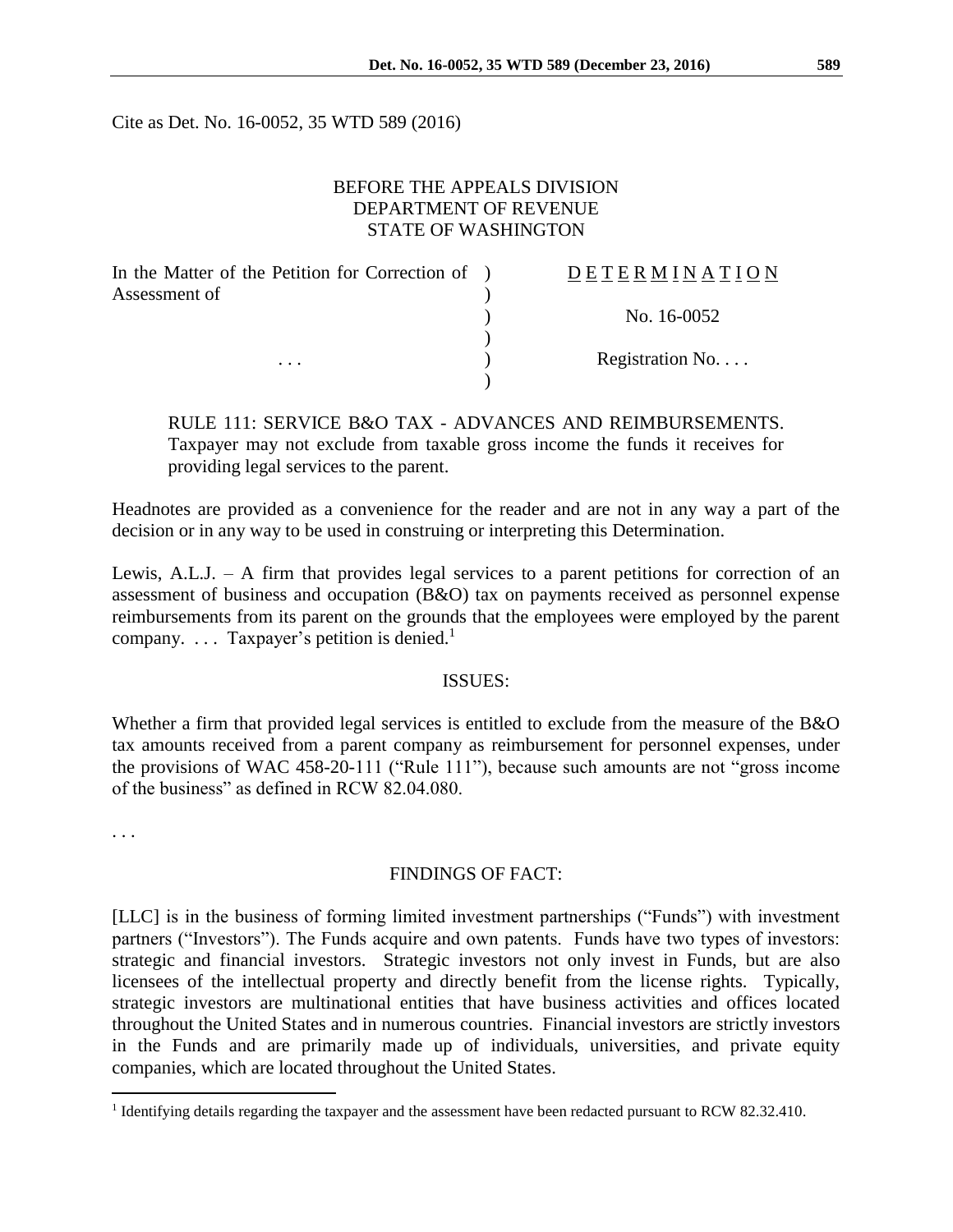Affiliates of [LLC] serve as general partners of the Funds, and each Fund is governed by a limited partnership agreement appointing [LLC] as a manager that is responsible for performing patent and related services. For business reasons, Taxpayer was formed by [LLC] to act as an employer of record for [LLC's] employees who provide certain intellectual property services.

Taxpayer's records separately categorized the services and allocated the approximate percentage of employees' efforts with respect to each category for payroll and workers' compensation reporting purposes. All of the categories of services are integrated and inter-dependent, as employees performed a single business activity under the umbrella of patent management services.

Taxpayer's employees of record are located and performed services from [out-of-state] and Washington. Most of the patent services were performed from [LLC's] offices located within Washington. The employees in Washington perform the following services:

- **Patent Acquisition (28% of the services performed):** The acquisitions group worked with companies and inventors during their invention process so the Funds ultimately acquired ownership of invention rights. Employees were responsible for identifying technologies that had small economic values at the time, but which would have significant future value. To create future value for acquired ownership rights, employees identified "core" technologies, evaluated what inventions were consistent with various goals of the Funds, and negotiated and closed patent acquisition.
- **Patent Intake & Contract Management (26% of the services performed)**: The patent intake and control management group performed due diligence related to patent acquisitions. Specifically, employees were responsible for classifying invention rights, reviewing publicly available information about inventions, examining invention ownership histories, and detecting any existing encumbrances and licenses related to the invention assets.
- **Patent Prosecution (20% of the services performed)**: The patent prosecution group was responsible for all services leading to the granting of a patent to the Funds and protecting their patent rights with respect to patent offices. Employees prepared and filed patent applications and performed post-filing services, including patent office negotiations, patent prosecutions, and additional acquisition due diligence.
- **Patent Licensing (21% of the services performed)**: The patent licensing group was responsible for the selling and licensing of patents. The licensing group also performs factual and legal analysis concerning the viability of the Funds' patent infringement claims against third parties.
- Litigation (5% of the services performed): The litigation group performed litigation and related legal services to protect the Funds' patented invention rights. Among other things, the group pursued and litigated patent infringement claims against third parties, and represented the Funds in court and settlement negotiations. In many cases, settlement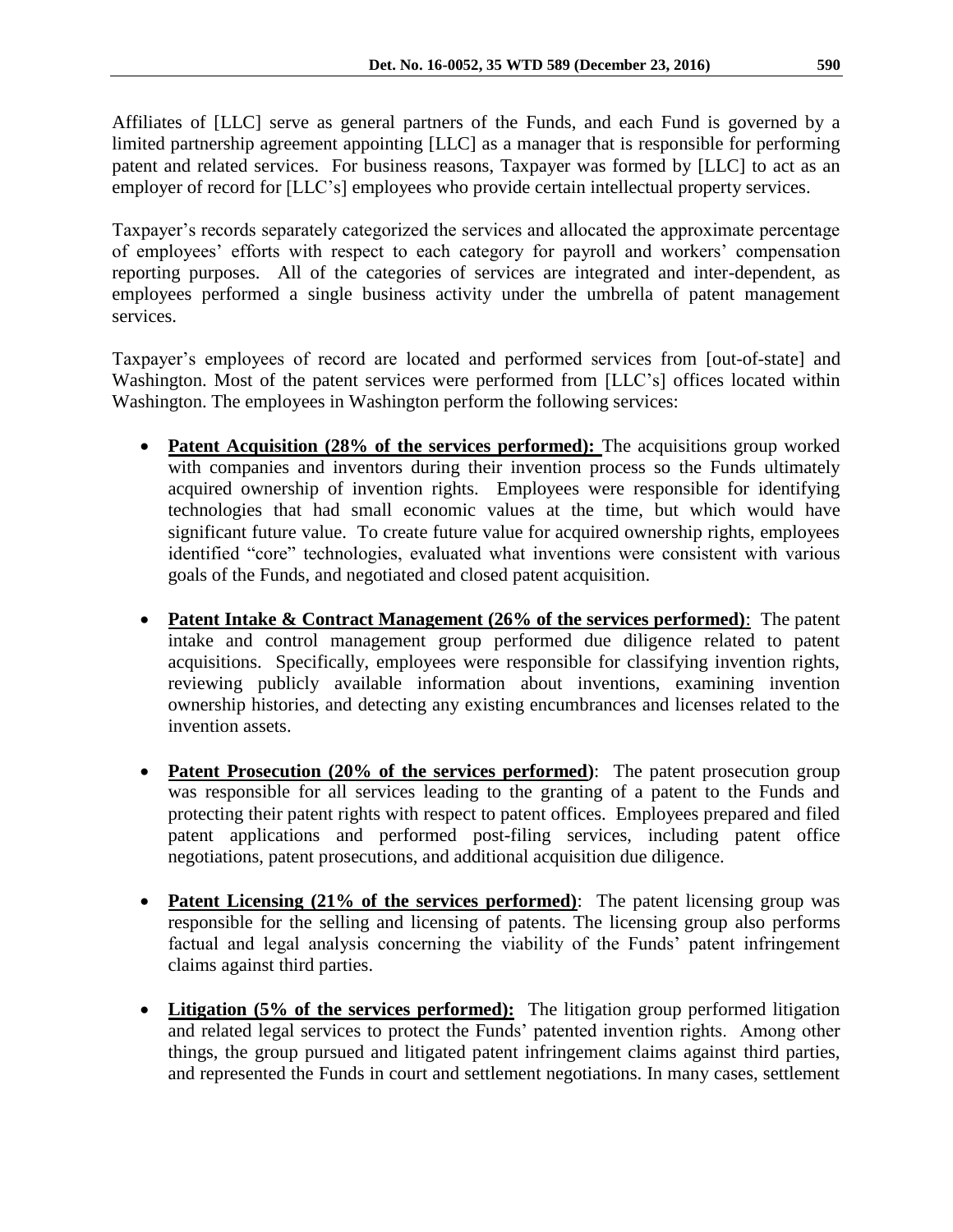negotiations would lead to adversaries becoming investors of the Funds, thus obtaining the right to use the Funds' patents.

Taxpayer and [LLC] operate under a law firm engagement agreement. The August 2006 Agreement, provided by Taxpayer, states in pertinent part:

- 1. **Representation and Results.** [Taxpayer] will be situated on-site with [LLC] at one or more locations, and will represent [LLC] at [LLC's] request on matters related to managing and administering certain intellectual property investment funds… subject to any conflicts of interest and [Taxpayer's] obligation to comply with applicable rules and professional responsibility. [Taxpayer] will be 100% dedicated to representing [LLC], unless authorized in writing to represent other parties unrelated to the business of [LLC]. With respect to results, [LLC] acknowledges that [Taxpayer] can make no guaranty of successful results from its representation; however, [Taxpayer] will diligently perform legal services on [LLC's] behalf and with [LLC's] full cooperation, and will handle each matter in accordance with its obligations under the applicable rules of professional conduct.
- 2. **Fees, Costs, and Expenses**. [LLC] will reimburse [Taxpayer] for 100% of [Taxpayer's] operating costs incurred representing [LLC], including without limitation, employee compensation and benefits, firm management fees, office rent, equipment costs, human resources, liability and other insurance, communications and IT costs, taxes and assessments, necessary third party vendor fees, professional licenses and memberships, mandatory professional education, and reasonable travel expenses. [Taxpayer] will use reasonable efforts to notify [LLC's] Finance department of any and all anticipated new and substantial costs and expenses prior to incurring the same.
- 3. **Periodic Statements; Payment Terms**. [Taxpayer] generally will render to [LLC] invoices for fees, costs and expenses at reasonable intervals, including once each month for routine vendor expenses, every two weeks for payroll and certain consulting fees, and otherwise on an as needed basis for new, substantial or immune expenses. Statements will be rendered to [LLC] indicating fees and costs incurred to the date indicated on each invoice. [LLC] will pay [Taxpayer] net five (5) business days, except for invoices related to [Taxpayer] payroll, which [LLC] will pay no less than one day net of [Taxpayer's] invoice.
- 4. **[Taxpayer] Employee Benefit Rights and [LLC] Infrastructure Obligations.** Without limiting the requirements of Paragraph 1 above, [LLC] shall reimburse [Taxpayer] for the following employee benefits and office infrastructure:

*Employee Benefits.* [LLC] shall reimburse [Taxpayer] for employee benefits that are comparable to the employee benefits received by comparable employees of [LLC], provided that if the preceding is not commercially reasonable, [LLC] shall reimburse [Taxpayer] for employee benefits for all its employees. Compensation adjustments and bonuses for employees and managers of [Taxpayer] shall be pursuant to the same general performance review, adjustment and bonus process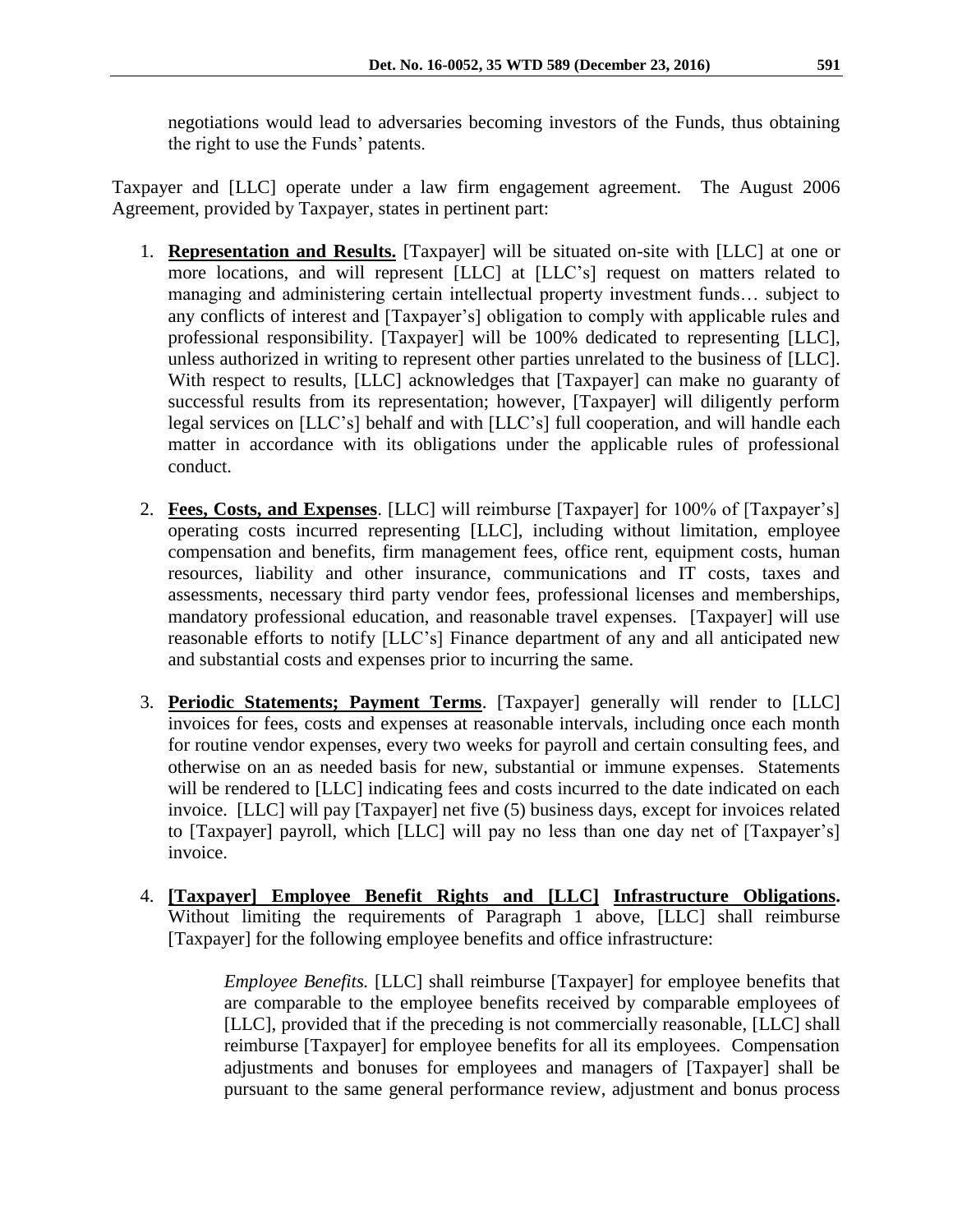[LLC] uses for [LLC] and for other third party entities providing services to [LLC] from on-site locations

The paymaster account was formed as a unified source for payment of shared expenses of [LLC] and Taxpayer. The shared expenses are paid from money deposited into the paymaster account by [LLC]. Specifically, after deposits are made into the paymaster account by [LLC], the payroll payments are made to employees and employment related creditors. The payroll payments included salaries for employees that performed patent services, employee benefits, and related payroll expenses like taxes and attorney employees' state licensing fees. For insurance and tax purposes, Taxpayer served as the employees' employer of record, but does not receive or profit from any of the payroll payments.

The Audit Division audited Taxpayer's books and records for the period January 1, 2010, through December 31, 2012. On December 4, 2014, the Department issued a  $\frac{1}{2}$ ... assessment.<sup>2</sup>

During the audit period, the payments Taxpayer received for employee wages were treated as a tax-exempt pass-through and were not reported. Thus, Taxpayer only reported the fee income.

The Audit Division concluded that the total payments that Taxpayer received were for providing professional services and subject to tax. Accordingly, Taxpayer assessed B&O tax on the total payment received.

. . .

 $\overline{a}$ 

## ANALYSIS:

The B&O tax is imposed for the privilege of engaging in business in Washington. RCW 82.04.220. The term "business" includes "all activities engaged in with the object of gain, benefit, or advantage to the taxpayer or another person or class, directly or indirectly." RCW 82.04.140. The legislature intended to impose the B&O tax on virtually all business activities carried on within the state. *Time Oil Co. v. State*, 79 Wn.2d 143, 146, 483 P.2d 628 (1971). Here, Taxpayer's activities were performed with the object of gain and thus constituted engaging in business. The correct tax reporting classification is determined by the business activity performed. Income derived from providing legal services is subject to the service and other B&O tax classification. RCW 82.04.290.

The measure of B&O tax is the gross proceeds of sales, or the gross income of the business. RCW 82.04.220. RCW 82.04.080 defines "gross income of the business":

"Gross income of the business" means the value proceeding or accruing by reason of the transaction of the business engaged in and includes gross proceeds of sales, compensation for the rendition of services, gains realized from trading in stocks, bonds, or other evidences of indebtedness, interest, discount, rents, royalties, fees, commissions, dividends, and other emoluments however designated, all without any deduction on

<sup>&</sup>lt;sup>2</sup> The \$ . . . assessment consisted of \$ . . . service & other activities B&O tax, \$ . . . interest, and \$ . . . assessment penalty.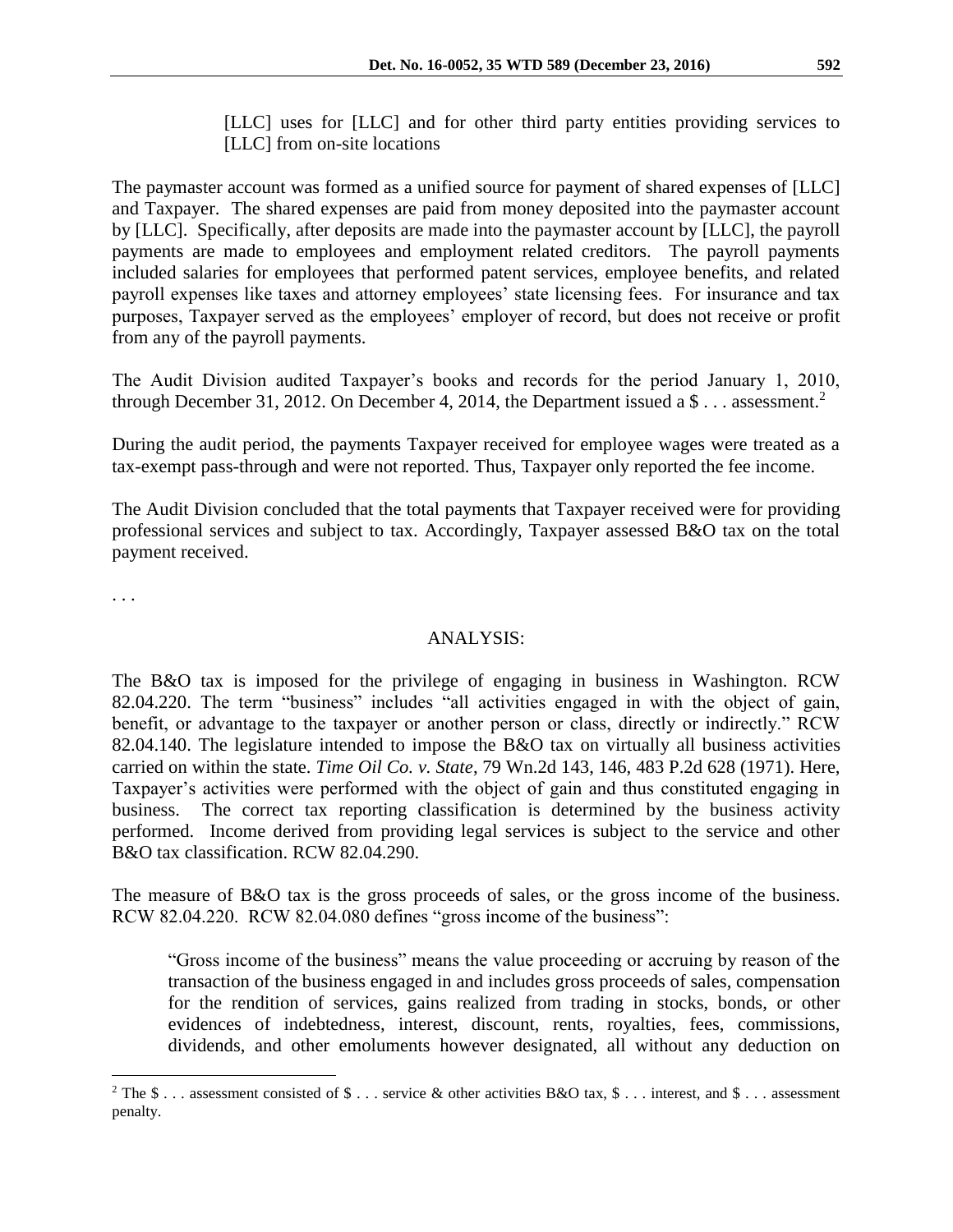account of the cost of tangible property sold, the cost of materials used, labor costs, interest, discount, delivery costs, taxes, or any other expense whatsoever paid or accrued and without any deduction on account of losses.

Under this broad definition, a service provider may not deduct from its gross income any of its own costs of doing business, including its labor costs. *Rho Co. v. Dep't of Revenue*, 113 Wn.2d 561, 582-583, 782 P.2d 986 (1989); *Pilcher v. Dep't of Revenue*, 112 Wn. App. 428, 436, 49 P.3d 947 (2002). Thus, if the funds received from [LLC] are found to be part of Taxpayer's gross income, the cost of labor cannot be deducted from the measure of tax.

Under Washington law, gross income of the business does not include amounts that merely pass through a business in its capacity as an agent. Rule 111 is the Department's administrative regulation, which excludes from the measure of tax amounts received as "advancements" and "reimbursements." Rule 111 provides in pertinent part:

The words "advance" and "reimbursement" apply only when the customer or client alone is liable for the payment of the fees or costs and when the taxpayer making the payment has no personal liability therefore, either primarily or secondarily, other than as agent for the customer or client . . .

The foregoing is limited to cases wherein the taxpayer, as an incident to the business, undertakes, on behalf of the customer, guest or client, the payment of money, either upon an obligation owing by the customer, guest or client to a third person, or in procuring a service for the customer, guest or client which the taxpayer does not or cannot render and for which no liability attaches to the taxpayer. It does not apply to cases where the customer, guest or client makes advances to the taxpayer upon services to be rendered by the taxpayer or upon goods to be purchased by the taxpayer in carrying on the business in which the taxpayer engages.

The relief Taxpayer requests requires a finding that Taxpayer's only liability for payment of the employees was as the agent of [LLC]. In *City of Tacoma v. William Rogers Co.*, 148 Wn.2d 169, 60 P.3d 79 (2002) the Court stated that once an agency relationship has been established, an inquiry must be made into whether the taxpayer's liability to pay "constituted solely agent liability." The Court went on to explain that if a taxpayer assumes any liability beyond that of an agent, the payments it receives are not tax exempt "pass through" payments.

Following the Court's ruling in *William Rogers*, on December 28, 2009, the Department issued Excise Tax Advisory 3100.2009 ("ETA 3100"). ETA 3100 states:

In order to exclude these payments from the measure of tax, the Washington State Supreme Court has ruled that two conditions be met. The taxpayer must first establish that it received the funds as the agent of the customer or client. If this first condition is satisfied, the taxpayer must also establish that its use of the funds to pay a third party is solely as an agent of the customer or client. *City of Tacoma v. William Rogers Co.*, 148 Wn.2d 169, 60 P.3d 79 (2002).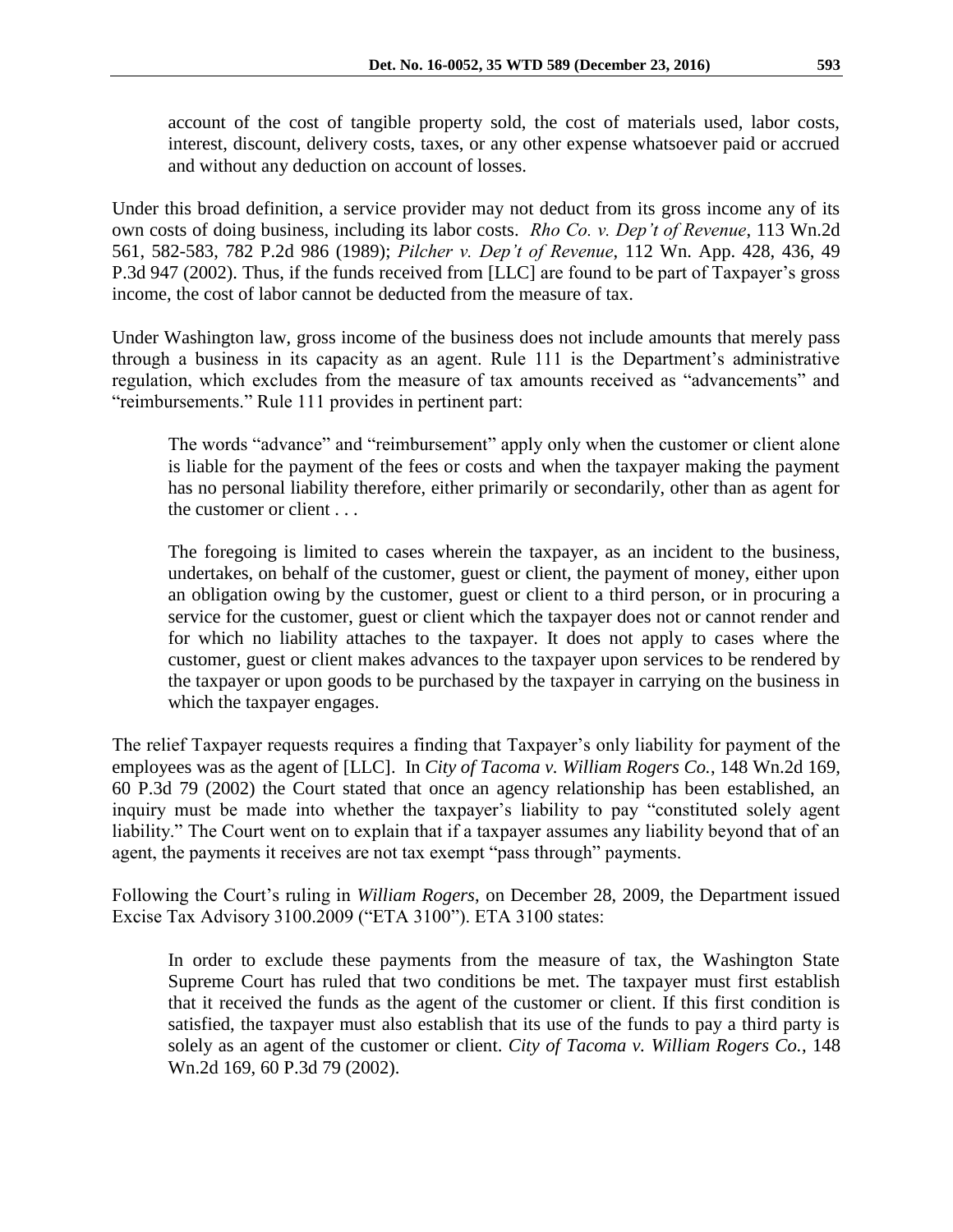ETA 3100 also provides direction in determining whether a staffing company is acting as an agent of its client. ETA 3100 explains:

The existence of an agency relationship is not controlled by the labels the parties use to describe themselves in their contract documents. Rather, standard common law agency principles are used in analyzing whether an agency relationship exists. The essential elements of common law agency are mutual consent to the relationship between a principal and an agent, and the right of control over the agent by the principal. If these elements are not satisfied, there is no agency relationship.

Thus, if a taxpayer assumes any liability to third parties in connection with the receipt of payment, including any liability to the workers, beyond that of an agent of the client, the payments it receives and uses to pay the third parties are not excludable "pass-through" payments. In such a case, the taxpayer is considered to be engaged in the business of providing employee laborers (i.e., a staffing company), leasing employees, or selling the services performed by the employees. As such, the taxpayer must include all amounts received from its clients as gross income of the business, even if those amounts are used to pay salaries, benefits, or payroll taxes.

While issued outside Taxpayer's audit period, on September 27, 2013, the Department issued Excise Tax Advisory 3181.2013 ("ETA 3181") to give additional guidance in determining when a taxpayer that is the employee of record of workers is engaged in the business of selling labor or services provided by its own employees. ETA 3181 explains that when the taxpayer is the employer of record, the taxpayer is presumed to be the employer with liability for the employer obligations. ETA 3181 provides in part:<sup>3</sup>

The employer of record is generally considered to be the employer liable for the employer obligations.

• When the client is the employer of record, the client is deemed to be the employer liable for the employer obligations.

° For example, a taxpayer who is classified for federal tax purposes as a Form 8655 reporting agent or "payroll services provider" files employment tax returns under its client's EIN. Thus, the client is the employer of record. In these circumstances, the client is considered to be the employer with liability for the employer obligations.

• When the taxpayer is the employer of record, the taxpayer is presumed to be the employer with liability for the employer obligations. To satisfy this element, the taxpayer must provide the Department with evidence to establish that the client is the employer with liability for the employer obligations.

° For example, the following evidence will collectively establish that the client is the employer with liability for the employer obligations:

 $\overline{a}$ 

<sup>&</sup>lt;sup>3</sup> We note that RCW 82.04.43393, which prompted the issuance of ETA 3181 is not retroactive.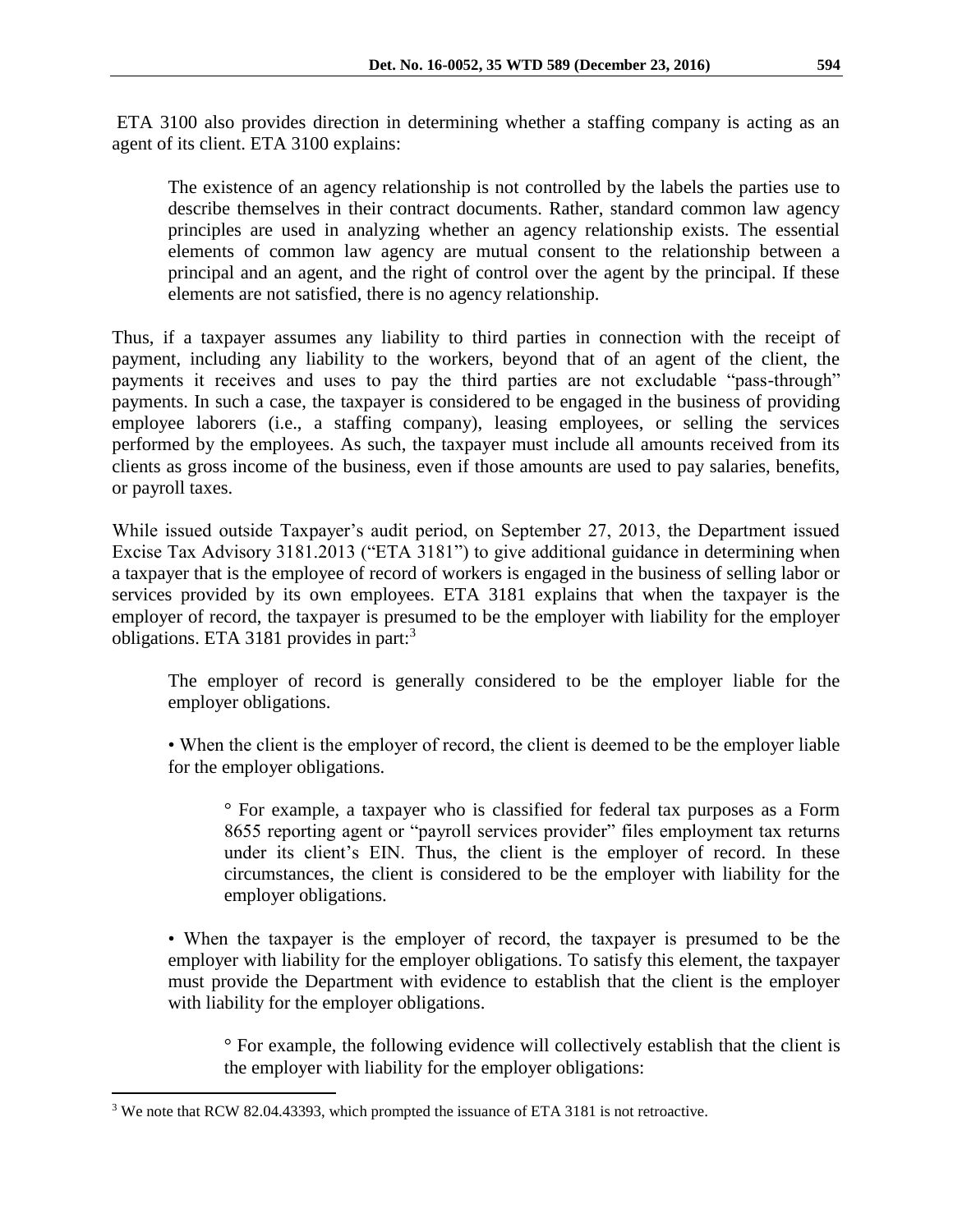- The client has all control over the employees (such as determining and supervising activities, setting compensation, hiring and firing authority, etc.);
- The taxpayer has no such control; and
- The client agrees in a writing enforceable by the employees that it is the employer liable for all employer obligations (e.g. through an employment contract or employee handbook).

Example: Taxpayer is the employer of record for employees that perform services for Taxpayer's affiliate, A. Affiliate A has significant control over the employees, determining and supervising activities, with general hiring and firing authority. By agreement with A, Taxpayer may reject or ratify certain hiring decisions and determines all employee compensation and benefit levels.

Under these facts, Taxpayer does not qualify as a paymaster entitled to exclude payments received from A to cover employer obligations because Taxpayer, as the employer of record, is presumed to be the employer liable for all employer obligations. This presumption is not rebutted when Taxpayer has significant control over the employee, such as decisions over hiring and employee compensation and benefit levels. Thus, Taxpayer cannot establish the first element, that the payments from A are customary reimbursements or advances to pay employer obligations of the client.

ETA 3181 makes clear that a taxpayer seeking a tax deduction, exception, or exemption has the burden of showing it qualifies. *Budget Rent-a-Car of Washington- Oregon, Inc. v. Dep't of Revenue*, 81 Wn.2d 171, 500 P.2d 764 (1972); *Group Health Co-op v. Tax Comm'n*, 72 Wn.2d 422, 433 P.2d 201 (1967); Det. No. 01-198, 23 WTD 257 (2004). "When we interpret exemption provisions, the burden is upon the taxpayer to show the exemption applies and any ambiguity is "construed strictly, though fairly and in keeping with the ordinary meaning of their language, against the taxpayer." Det. No. 04-0147, 23 WTD 369, 375 (2004) (quoting *Simpson Inv. Co. v. Dep't of Revenue*, 141 Wn.2d 139, 150, 3 P.3d 741 (2000)).

Here, Taxpayer is the employer of record and presumed to be the employer of the workers. While Taxpayer maintains it only acts as a pay-rolling agent, the Agreement between Taxpayer and [LLC] indicates that Taxpayer is responsible for providing professional services, not just paying employees that are controlled by [LLC]. Specifically:

**Representation and Results:** Taxpayer is hired to "perform legal services on [LLC's] behalf and with [LLC's] cooperation…."

**Fees, Cost, and Expenses**. "[LLC] will reimburse [Taxpayer] for 100% of [Taxpayer's] operating costs incurred representing [LLC], including without limitation, employee compensation and benefits, firm management fees, office rent, equipment costs, human resources, liability and other insurance, communications and IT costs, taxes and assessments, necessary third party vendor fees, professional licenses and memberships, mandatory professional education, and reasonable travel expenses. [Taxpayer] will use reasonable efforts to notify [LLC's] Finance department of any and all anticipated new